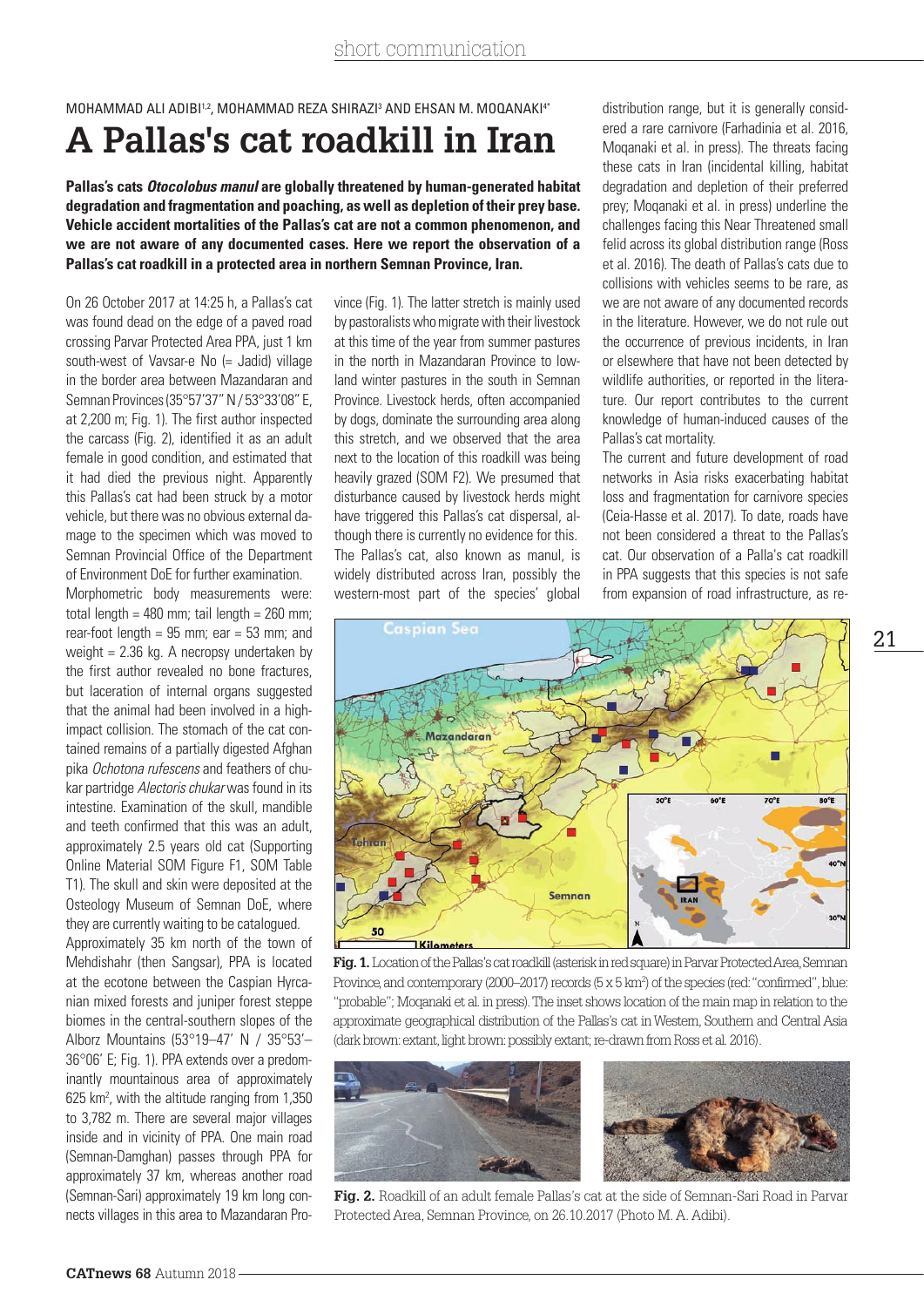## short communication

cords of the Pallas's cat occurrence in humandisturbed habitats are emerging (Webb et al. 2014, Moqanaki et al. in press).

## **References**

- Ceia-Hasse A., Borda-de-Água L., Grilo C. & Pereira H. M. 2017. Global exposure of carnivores to roads. Global Ecology and Biogeography 26, 592–600. Farhadinia M. S., Moqanaki E. M. & Adibi M. A. 2016. Baseline information and status assessment of the Pallas's cat in Iran. Cat News Special Issue 10, 38–42.
- Moqanaki E. M., Jahed N., Malkhasyan A., Askerov E., Farhadinia M. S., Kabir M., Adibi

M. A., Din J. U., Joolaee L., Raeesi Chahartaghi N. & Ostrowski S. Distribution and status of the Pallas's cat at the south-west part of its range. Cat News Special Issue. In press.

Ross S., Barashkova A., Farhadinia M. S., Appel A., Riordan P., Sanderson J. & Munkhtsog B. 2016. *Otocolobus manul* The IUCN Red List of Threatened Species 2016: e.T15640A87840229. http://dx.doi.org/10.2305/IUCN.UK.2016-1. RLTS.T15640A87840229.en. Downloaded on 20 November 2017.

Webb R., Pain D., McNiven D. & Francis S. 2014. Pallas's cat in disturbed habitat on the Tibetan Plateau. Cat News 60, 19–20.

Supporting Online Material SOM Figures F1 & F2 and Table T1 are available at www.catsg.org.

- Iran Department of the Environment, Semnan Provincial Office, Semnan, Iran
- <sup>2</sup> Department of Habitats and Biodiversity, Faculty of Environment and Energy, Science and Research Branch, Islamic Azad University, Tehran, Iran
- Faculty of Natural Resources Engineering, Semnan University, Semnan, Iran
- Iranian Cheetah Society ICS, P.O. Box 14155-8549, Tehran, Iran

\*<ehsan.moqanaki@gmail.com>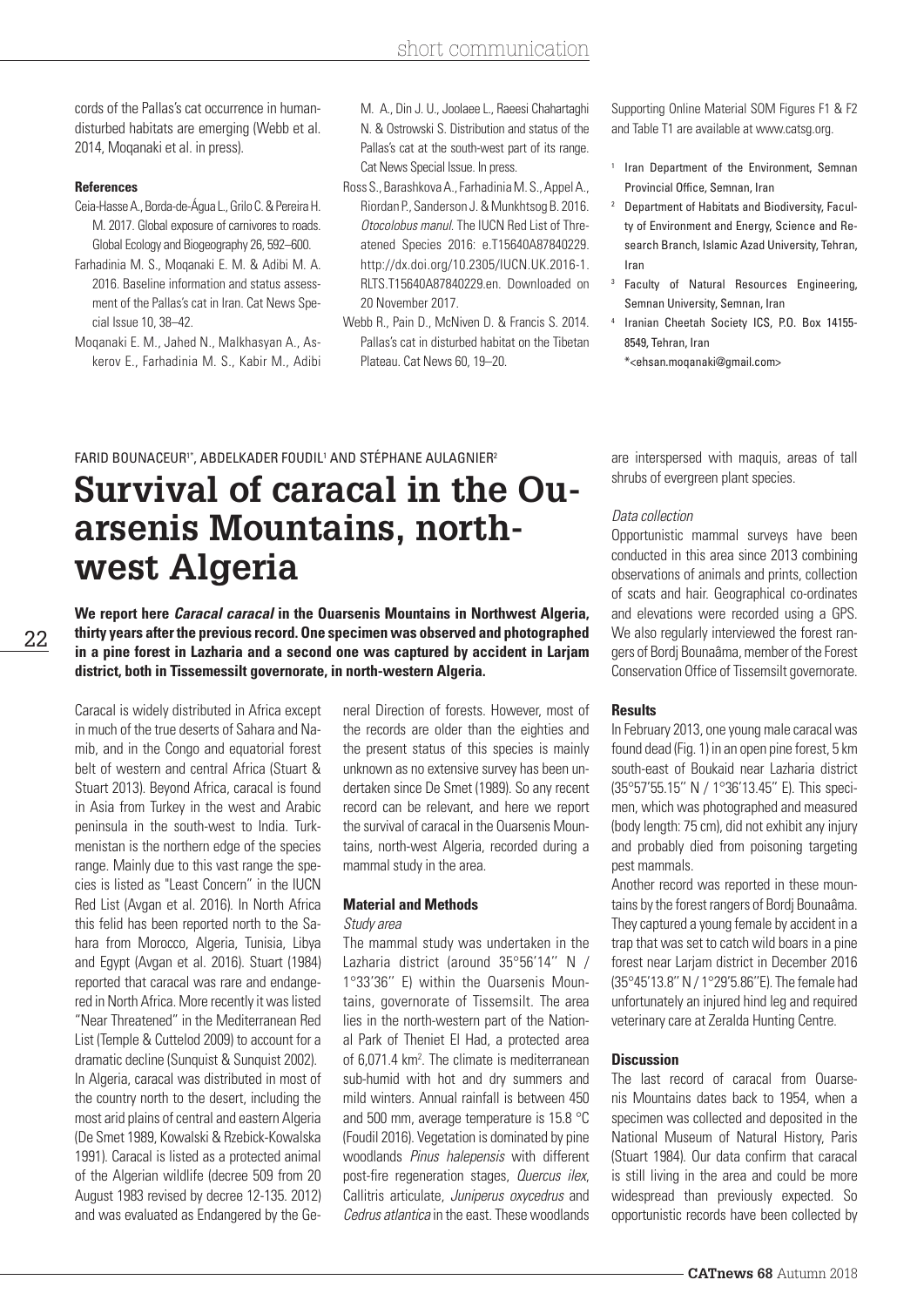## **Adibi M. A., Shirazi M. R. & E. M. Moqanaki 2018. A road-killed Pallas's cat in Iran. Cat News 68, 21-22. Supporting Online Material.**

| <b>Skull measurement</b>     | Length (mm) |
|------------------------------|-------------|
| Greatest length of the skull | 87          |
| Depth of the skull           | 43          |
| Condylobasal length          | 80          |
| Palatal length               | 34          |
| Post-palatal length          | 40          |
| Zygomatic breadth            | 64          |
| Mastoidal breadth            | 46          |
| Interorbital breadth         | 20          |
| Post-orbital breadth         | 38          |
| Breadth of braincase         | 45          |
| Length of rostrum            | 22          |
| Width of rostrum             | 23          |
| Length of nasals             | 28          |
| Occipitonasal length         | 79          |
| Length of mandible           | 57          |

**SOM T1**. Skull measurements (in mm) of a road-killed, adult female Pallas's cat from Parvar Protected Area in Semnan Province, Iran.



**SOM F1.** Skull of the road-killed, adult female Pallas's cat at the possession of Osteology Museum of Semnan Department of the Environment, Semnan, Iran (Photo M. A. Adibi).